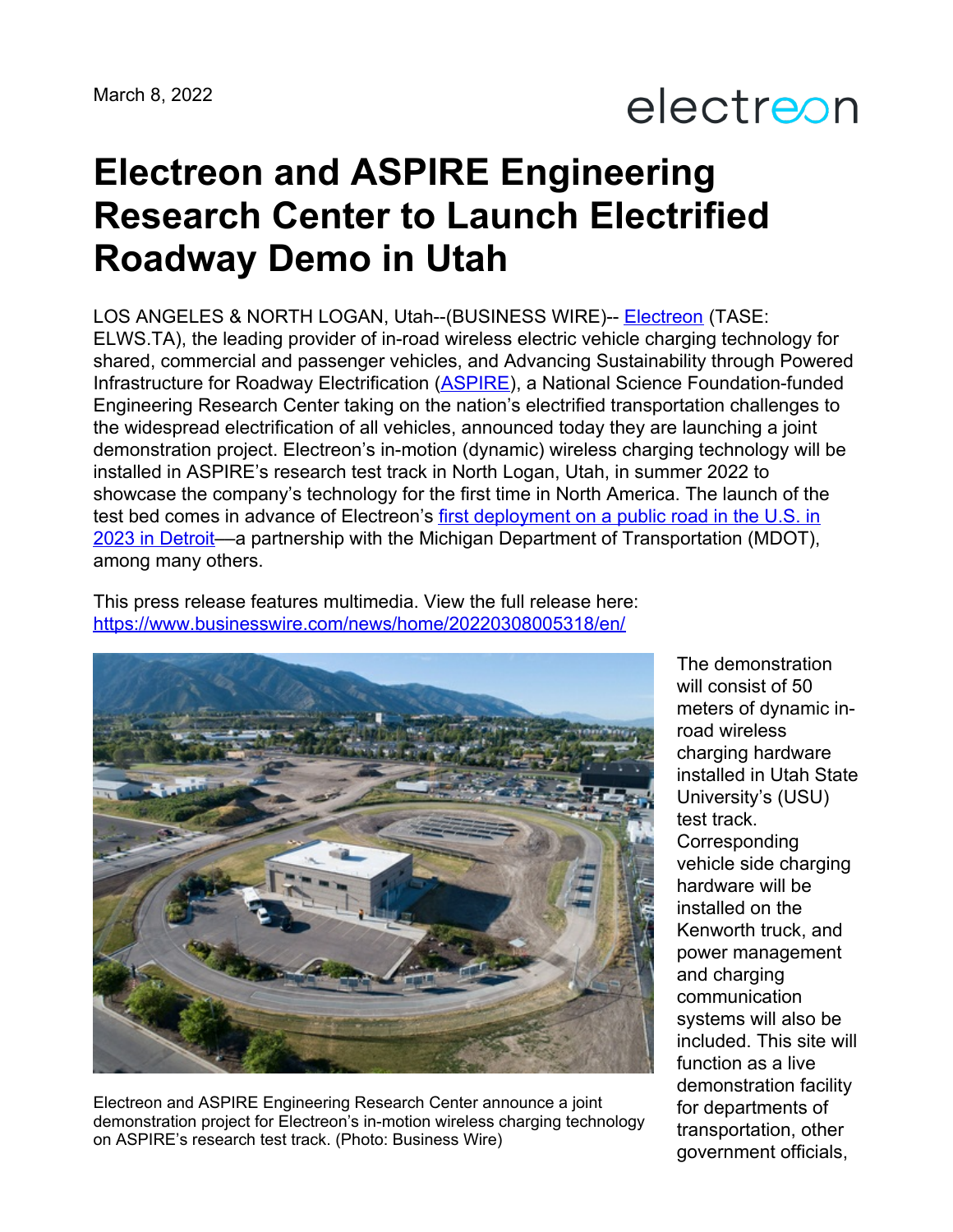current and potential industry partners, as well as Electreon's potential and prospective partners and clients to experience Electreon's in-motion wireless charging as the technology moves to market deployment in the U.S. Electreon will also use this project as a test bed to conduct future vehicle integration programs with automakers. This project marks a significant advancement in Electreon's and ASPIRE's efforts toward providing sustainable mobility infrastructure for the nation and the world.

"So far, Electreon has already demonstrated its dynamic wireless charging technology in four operational pilots across Europe and now we are thrilled to kick off our first U.S.-based deployment with USU's ASPIRE, displaying the viability of our in-road wireless charging infrastructure," says Stefan Tongur, vice president business development for Electreon in North America. "We are excited at the prospect of advancing sustainable charging technology in hopes of supporting the U.S. movement toward an all-electric future. This project will allow us to engage with partners and clients to develop pilot and commercial projects in the whole nation and will allow for ongoing testing in advance of U.S. projects on public roadways, including the recently announced project in Detroit."

This demonstration project collaboration with ASPIRE, in part, aims to validate dynamic wireless charging technology solutions for several upcoming pilot projects that include the Utah Inland Port Authority (Salt Lake City, UT), the Central Florida Expressway (Orlando, FL) and developing projects in several states across the nation.

"ASPIRE is excited to work with Electreon in demonstrating the electrified roadways of tomorrow," said Regan Zane, ASPIRE Center Director. "The groundbreaking work that we are doing here exemplifies our commitment to creating solutions to the issues that are preventing us from electrifying transportation. We believe that our findings will provide the blueprint for the nation's path to deep electrified vehicle adoption and resulting energy, economic and environmental benefits through low-cost ubiquitous charging infrastructure."

Electreon and ASPIRE are also partnering on the demonstration project with Kiewit Corporation, one of the largest and most respected engineering and construction companies in North America. Kiewit will provide expert insight into installation and construction processes for electric roads.

"Kiewit is proud to continue our partnership with Electreon and ASPIRE for the deployment of this innovative technology," says Mike Johnson, Kiewit Sr. Vice President of Infrastructure Markets & Strategy. "The ASPIRE demonstration will be essential in understanding construction considerations around installation and maintenance of dynamic and static inductive vehicle charging on public roads."

The project also includes Kenworth Truck Company, which has delivered a Class 8 Kenworth T680 Classic to USU for the integration with the Electreon system at the test track.

"This collaborative effort offers an excellent opportunity to explore the potential of mobile wireless charging. We will discover the amount of energy actually generated from driving the Kenworth T680 over charging plates at various speeds, and collect data for possible real world on-road testing in the future," said Ryan Reed, Kenworth Director of Research and Development in Renton, Washington.

Electreon is one of the only active dynamic charging solutions available on the market today